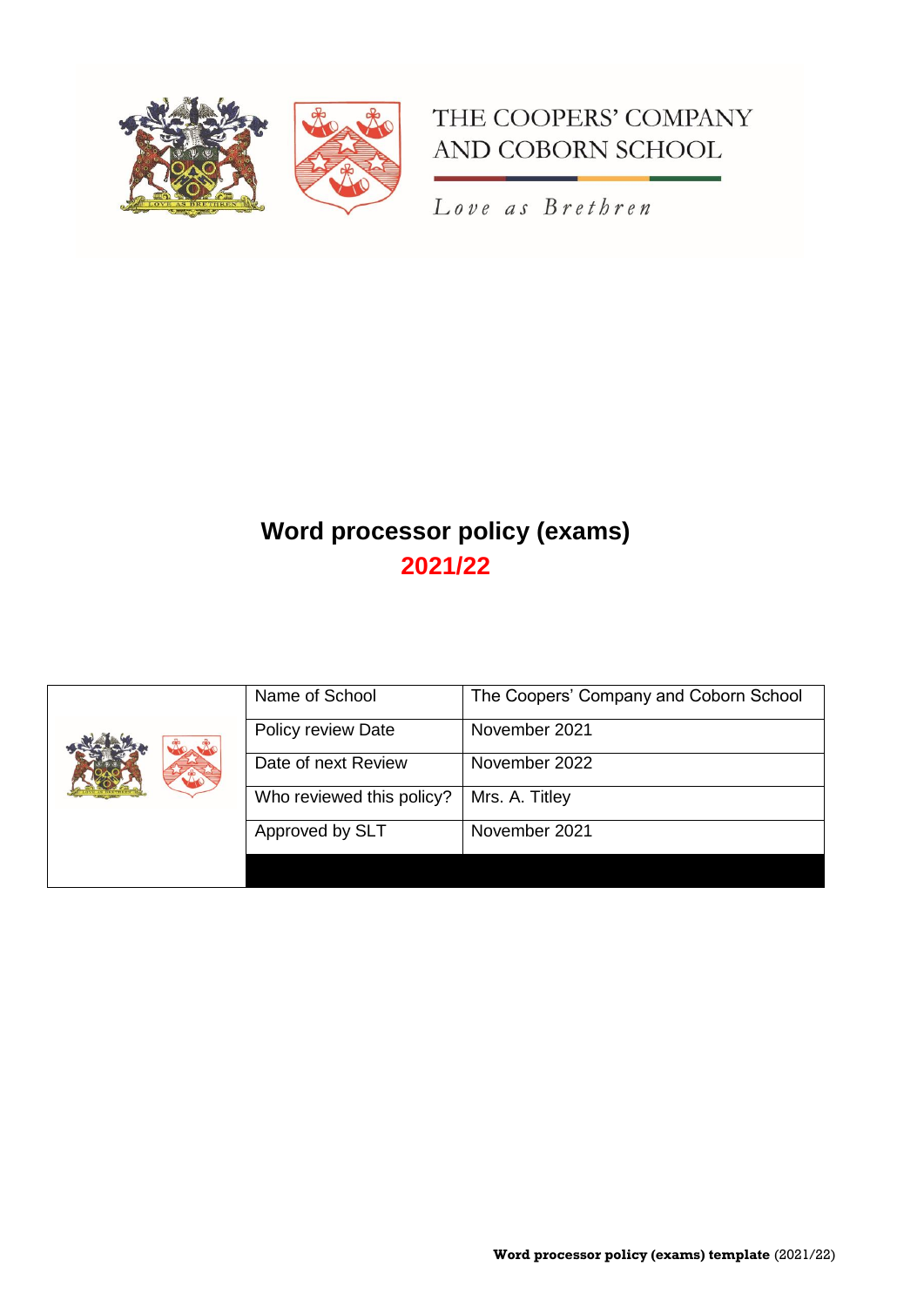

# **Contents**

| The criteria The Coopers' Company and Coborn School uses to award and allocate word processors |  |
|------------------------------------------------------------------------------------------------|--|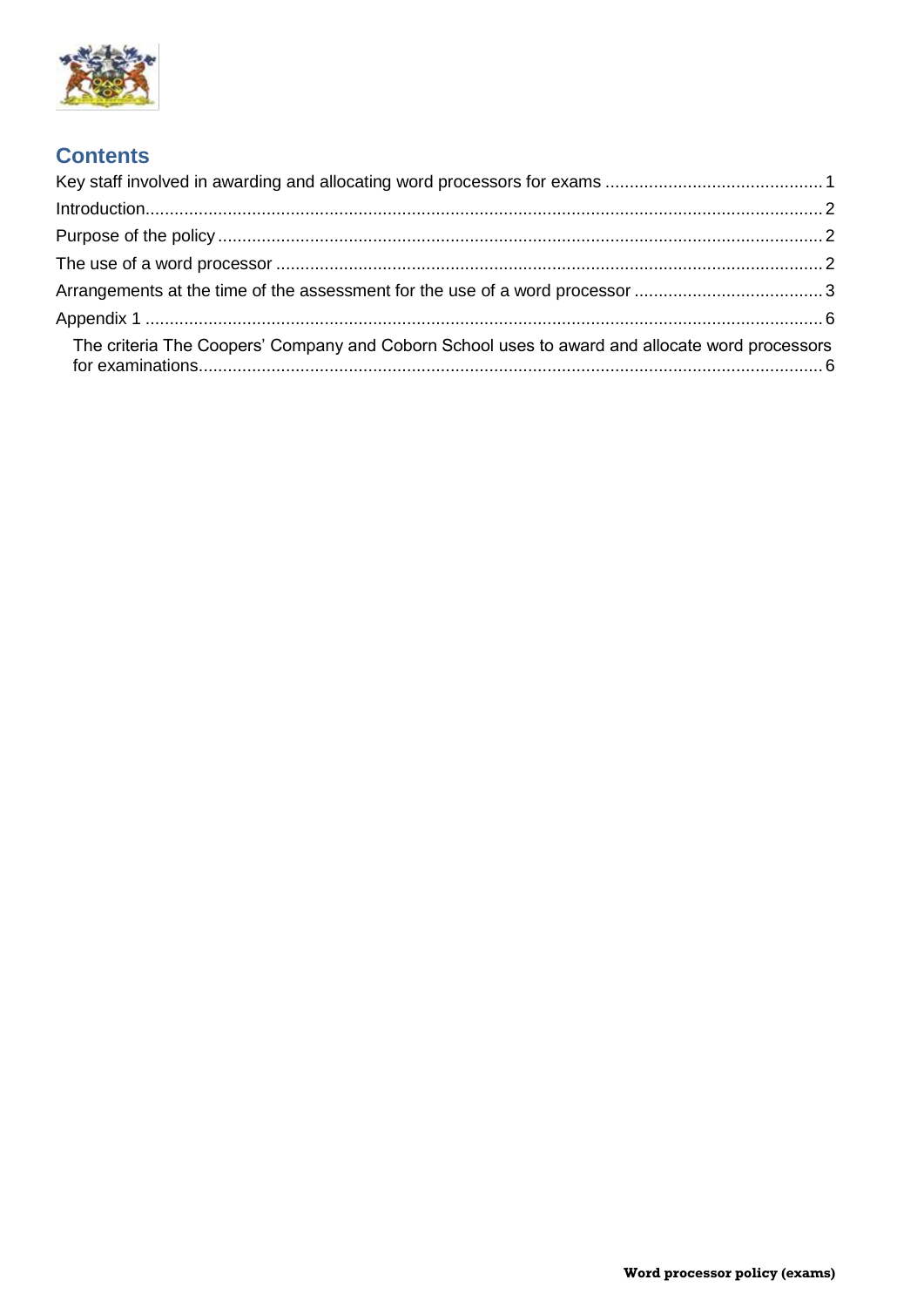

# <span id="page-2-0"></span>**Key staff involved in awarding and allocating word processors for exams**

| <b>Role</b>             | Name(s)                                                                                                    |
|-------------------------|------------------------------------------------------------------------------------------------------------|
| <b>SENDCo</b>           | Mrs. R. Carron                                                                                             |
| <b>Assistant SENDCo</b> | Mrs. V. Bradley                                                                                            |
| Exams team              | Mrs. A. Titley - Examinations and Data Manager<br>Mrs. L. Butler - Deputy Examinations Officer             |
| SLT member(s)           | Ms. S. Hay<br>Mr. R. Bell<br>Mr. M. Duncan<br>Mrs. J. Harris<br><b>Mrs R. Carron</b><br>Mr. J. Dudley-Hart |
| IT manager              | Mr. B. Kiff                                                                                                |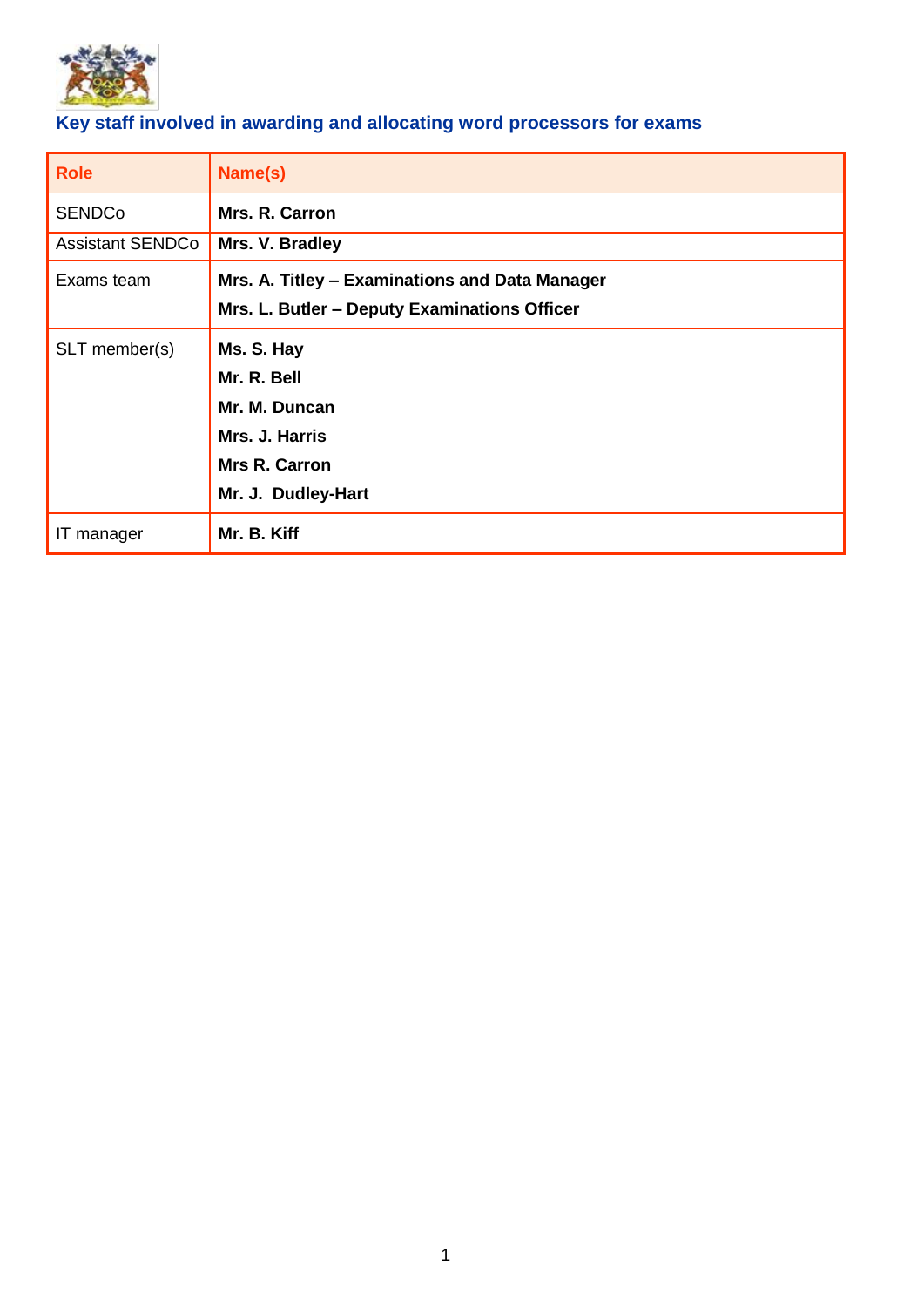<span id="page-3-0"></span>

**arrangements and instructions for conducting exams.** 

The purpose of an access arrangement/reasonable adjustment is to ensure, where possible, that barriers to assessment are removed for a disabled candidate preventing him/her from being placed at a substantial disadvantage as a consequence of persistent and significant difficulties. The integrity of the assessment is maintained, whilst at the same time providing access to assessments for a disabled candidate. *(AA 4.2.1)*

**This policy is reviewed and updated annually on the publication of updated JCQ regulations and guidance on access** 

Although access arrangements/adjustments are intended to allow access to assessments, they cannot be granted where they will compromise the assessment objectives of the specification in question.

Candidates may not require the same access arrangements/reasonable adjustments in each specification. Subjects and their methods of assessments may vary, leading to different demands of the candidate. SENCOs must review the need for access arrangements/reasonable adjustments on a subject-by-subject basis. *(AA 4.2.3)*

The SENCo must ensure that the proposed access arrangements/reasonable adjustments does not disadvantage or advantage a candidate. *(AA 4.2.1)*

The candidate must have had appropriate opportunities to practise using the access arrangement(s)/reasonable adjustment(s) before their first examination.

<span id="page-3-1"></span>**Purpose of the policy**

This policy details how The Coopers' Company and Coborn School (CCCS) complies with AA chapter 4 (Managing the needs of candidates and principles for centres), section 5.8 (Word processor) and ICE (sections 14.20-25) when awarding and allocating a candidate the use of word processor in his/her examinations.

The term 'word processor' is used to describe for example, the use of a computer, laptop or tablet.

## <span id="page-3-2"></span>**The use of a word processor**

The Coopers' Company and Coborn School will:-

- $\blacktriangleright$  allocate the use of a word processor to a candidate with the spelling and grammar check / predictive text disabled (switched off) where it is their normal way of working within the centre;
	- *(AA 5.8.1)*
- $\triangleright$  award the use of a word processor to a candidate where appropriate to their needs. For example, a candidate with:-

 $\overline{a}$ 

*(AA 4.2.2)*

*(AA 4.2.7)*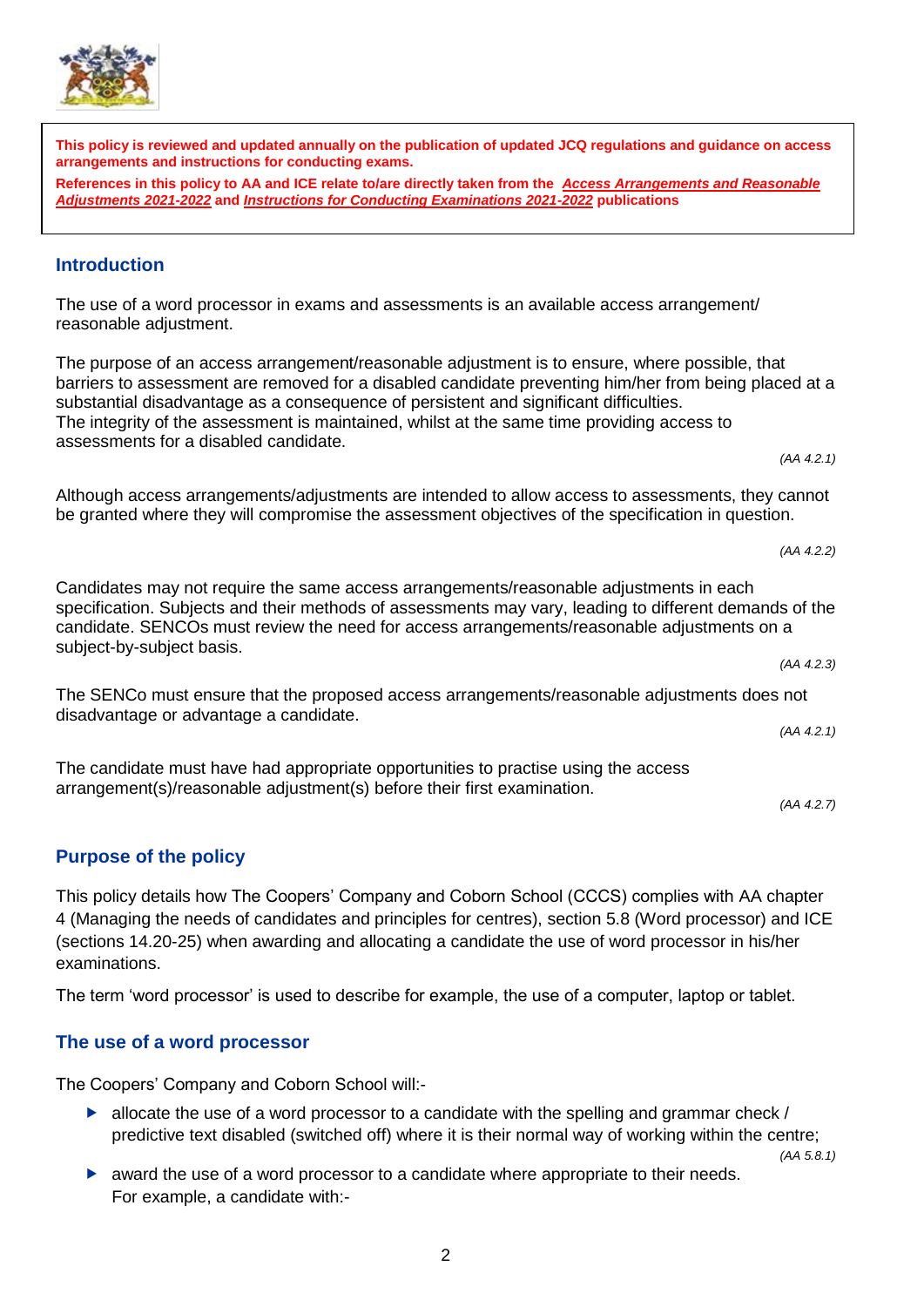

- a learning difficulty which has a substantial and long term adverse effect on their ability to write legibly;
- a medical condition:
- a physical disability;
- a sensory impairment;
- planning and organisational problems when writing by hand;
- poor handwriting.
- only permit the use of a word processor where the integrity of the assessment can be maintained;
- *(AA 4.2.1)* not grant the use of a word processor where it will compromise the assessment objectives of the specification in question;
- *(AA 4.2.2)*   $\triangleright$  consider on a subject-by-subject basis if the candidate will need to use a word processor in each specification;
- *(AA 4.2.3)* process access arrangements/reasonable adjustments at the start of the course, or as soon as practicable having firmly established a picture of need and normal way of working, ensuring arrangements are always approved before an examination or assessment; *(AA 4.2.4)*
- provide the use of word processors to candidates in non-examination assessment components as standard practice unless prohibited by the specification. *(AA 5.8.2)*

The centre will not:-

 $\triangleright$  simply grant the use of a word processor to a candidate because they now want to type rather than write in exams or can work faster on a keyboard, or because they use a laptop at home *(AA 5.8.4)* 

### **Exceptions**

The only exceptions to the above where the use of a word processor would be considered for a candidate would be:-

- in the event of a temporary injury or impairment, or a diagnosis of a disability or manifestation of an impairment relating to an existing disability arising after the start of the course; *(AA 4.2.4)*
- where the curriculum is delivered electronically and the centre provides word processors to all candidates.

*(AA 5.8.4).*

*(AA 5.8.4)*

## <span id="page-4-0"></span>**Arrangements at the time of the assessment for the use of a word processor**

A candidate using a word processor is accommodated in the following manner:-

- ▶ Where possible students using word processors will be housed in the main exam hall at the rear of the room so they cannot be overlooked by other candidates;
- If this is not possible, then they will be housed together in a smaller room within the school. In compliance with the regulations, CCCS will:-
	- **P** provides a word processor with the spelling and grammar check facility/predictive text disabled (switched off) to a candidate where it is their normal way of working within the centre, unless an awarding body's specification says otherwise;

*(ICE 14.20)*

 $\triangleright$  (where a candidate is to be seated with the main cohort without the use of a power point) checks the battery capacity of the word processor before the candidate's exam to ensure that the battery is sufficiently charged for the entire duration of the exam;

*(ICE 14.21)*

 ensures the candidate is reminded to ensure that their centre number, candidate number and the unit/component code appear on each page as a header or footer e.g. 12845/8001 – 6391/01;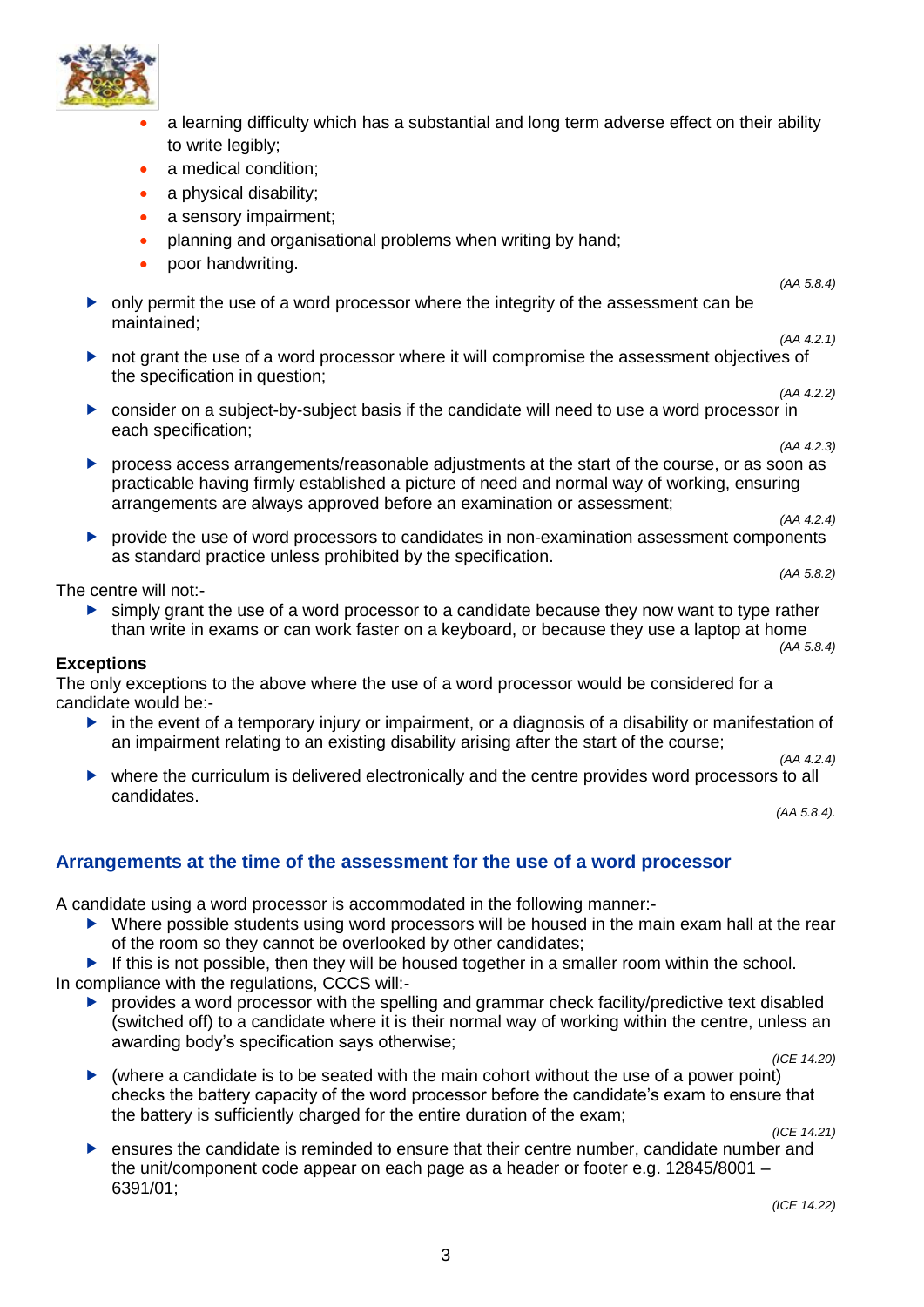

If a candidate is using the software application Notepad or WordPad these do not allow for the insertion of a header or footer. In such circumstances once the candidate has completed the examination and printed off their typed script, they are instructed to handwrite their details as a header or footer. The candidate is supervised throughout this process to ensure that they are solely performing this task and not re-reading their answers or amending their work in any way.

- **EX** ensures the candidate understands that each page of the typed script must be numbered, e.g. page 1 of 6; *(ICE 14.23)*
- $\blacktriangleright$  ensures the candidate is reminded to save their work at regular intervals to ensure that if this is a complication or technical issue, the candidate's work is not lost ;
- instructs the candidate to use a minimum of 12pt font and double spacing in order to make marking easier for examiners.

*(ICE 14.24)*

CCCS will ensure the word processor:-

- $\triangleright$  is only used in a way that ensures a candidate's script is produced under secure conditions;
- $\triangleright$  is not used to perform skills which are being assessed;
- $\triangleright$  is not connected to an intranet or any other means of communications;
- $\triangleright$  is in good working order at the time of the exam:
- $\triangleright$  is accommodated in such a way that other candidates are not disturbed and cannot read the screen;
- $\triangleright$  is used as a typewriter, not as a database, although standard formatting software is acceptable and is not connected to an intranet or any other means of communication;
- $\blacktriangleright$  is cleared of any previously stored data;
- $\triangleright$  does not give the candidate access to other applications such as a calculator (where prohibited in the examination), spreadsheets etc;
- ▶ does not include graphic packages or computer aided design software unless permission has been given to use these;
- **L** does not have any predictive text software or an automatic spelling and grammar check enabled unless the candidate has been permitted a scribe or is using speech recognition technology (a scribe cover sheet must be completed), or the awarding body's specification permits the use of automatic spell checking;
- **b** does not include speech recognition technology unless the candidate has permission to use a scribe or relevant software;
- $\triangleright$  is not used on the candidate's behalf by a third party unless the candidate has permission to use a scribe.

### **Portable storage medium**

CCCS will ensure that any portable storage medium (e.g. a memory stick) used:-

- $\blacktriangleright$  is provided by the centre;
- $\blacktriangleright$  is cleared of any previously stored data.

## **Printing the script after the exam is over**

CCCS will ensure:-

- $\blacktriangleright$  the word processor is either connected to a printer so that a script can be printed off, or have the facility to print from a portable storage medium;
- $\blacktriangleright$  the candidate is present to verify that the work printed is their own:
- **a** word processed script is attached to any answer booklet which contains some of the answers;
- $\triangleright$  where an awarding body requires a cover sheet to be completed this is included with the candidate's typed script (according to the relevant awarding body's instructions).

*(ICE 14.25)*

*(ICE 14.25)*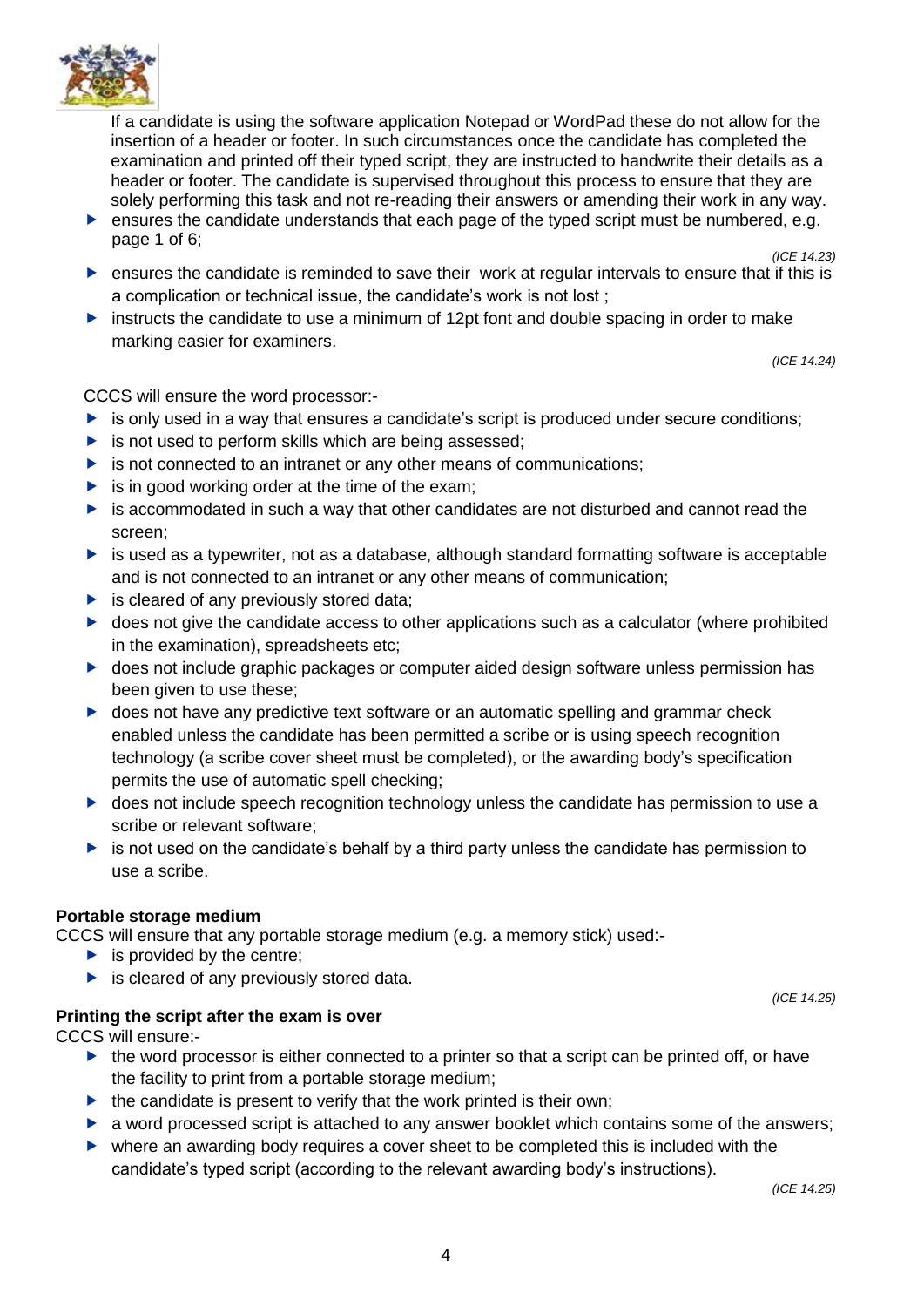

### **Invigilation arrangements**

CCCS will ensure invigilators are aware of the following:-

- ▶ When housed within the main exam hall invigilators will be made aware of students using word processors and will be informed of the processes involved. A nominated invigilator will escort the candidate to the exams office at the end of the examination to enable the script to be printed off correctly and signed by the candidate in readiness to be sent off to the exam board with the rest of the cohorts' completed papers;
- When housed in a separate exam room from the main cohort the invigilator will be informed of the processes involved. The invigilator to escort the candidate to the exams office at the end of the examination to enable the script to be printed off correctly and signed by the candidate in readiness to be sent off to the exam board with the rest of the cohorts' completed papers;
- A JCQ Form 4 will be handed over to the invigilator at the beginning of each exam for each student using a word processor.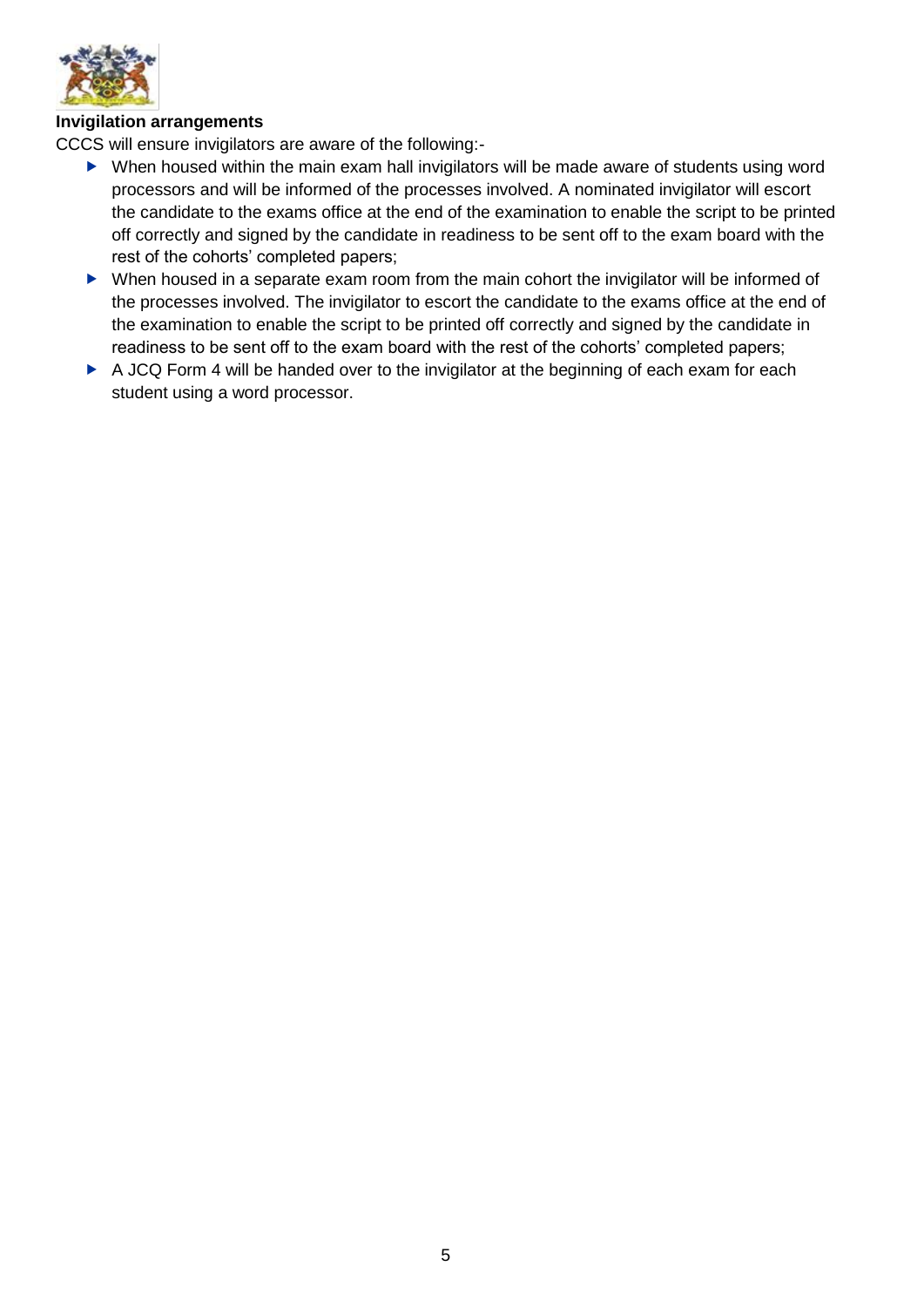

# **Appendix 1**

# <span id="page-7-1"></span><span id="page-7-0"></span>**The criteria The Coopers' Company and Coborn School uses to award and allocate word processors for examinations**

*A member of the centre's senior leadership team must produce a statement for inspection purposes which details the criteria the centre uses to award and allocate word processors for examinations."*  [\[AA](http://www.jcq.org.uk/exams-office/access-arrangements-and-special-consideration) 5.8]

The 'normal way of working' for exam candidates, as directed by the head of centre, is that candidates handwrite their exams. An exception to this is where a candidate may have an approved access arrangement in place, for example the use of a scribe/speech recognition technology.

## **The use of word processors**

There are also exceptions where a candidate may be awarded / allocated the use of a word processor in exams where he/she has a firmly established need, it reflects the candidate's normal way of working and by not being awarded a word processor would be at a substantial disadvantage to other candidates.

This may include where a candidate has, for example:

- a learning difficulty which has a substantial and long term adverse effect on their ability to write legibly;
- ▶ a medical condition:
- $\blacktriangleright$  a physical disability:
- $\blacktriangleright$  a sensory impairment;
- **P** planning and organisational problems when writing by hand;
- $\blacktriangleright$  poor handwriting.

The only exception to the above where the use of a word processor may be considered for a candidate would be:-

- $\triangleright$  on a temporary basis as a consequence of a temporary injury at the time of the assessment;
- where a subject within the curriculum is delivered electronically and the centre provides word processors to all candidates.

### **Allocating word processors**

The SENCO in consultation with the Heads of Departments will decide if a candidate requires a word processor for examinations. This arrangement will only be permitted to remove barriers for disabled candidates, which prevent them from being placed at a substantial disadvantage as a consequence of persistent and significant difficulties. The use of a word processor is only permitted whilst ensuring that the integrity of the assessment is maintained, at the same time as providing access to assessments for a disabled candidate. The arrangements are not granted where it will compromise the assessment objectives of the specification in question. Candidates will not require the arrangement in each specification; the need for the use of a word processor is considered on a subject by subject basis. The use of a word processor is agreed / processed at the start of the course. Candidates are subsequently aware that they will have the use of a word processor for examinations and NEAs for approved subjects only.

The use of a word processor for candidates is only granted if it reflects the support given to them as their 'normal way of working', which is defined as support: in the classroom; or working in small groups for reading and / or writing; or literacy support lessons; or literacy intervention strategies; and / or in internal school tests and mock examinations. The candidate must be proficient in word processing so it's an appropriate arrangement. Candidates will normally work on laptops in the main exam venue.